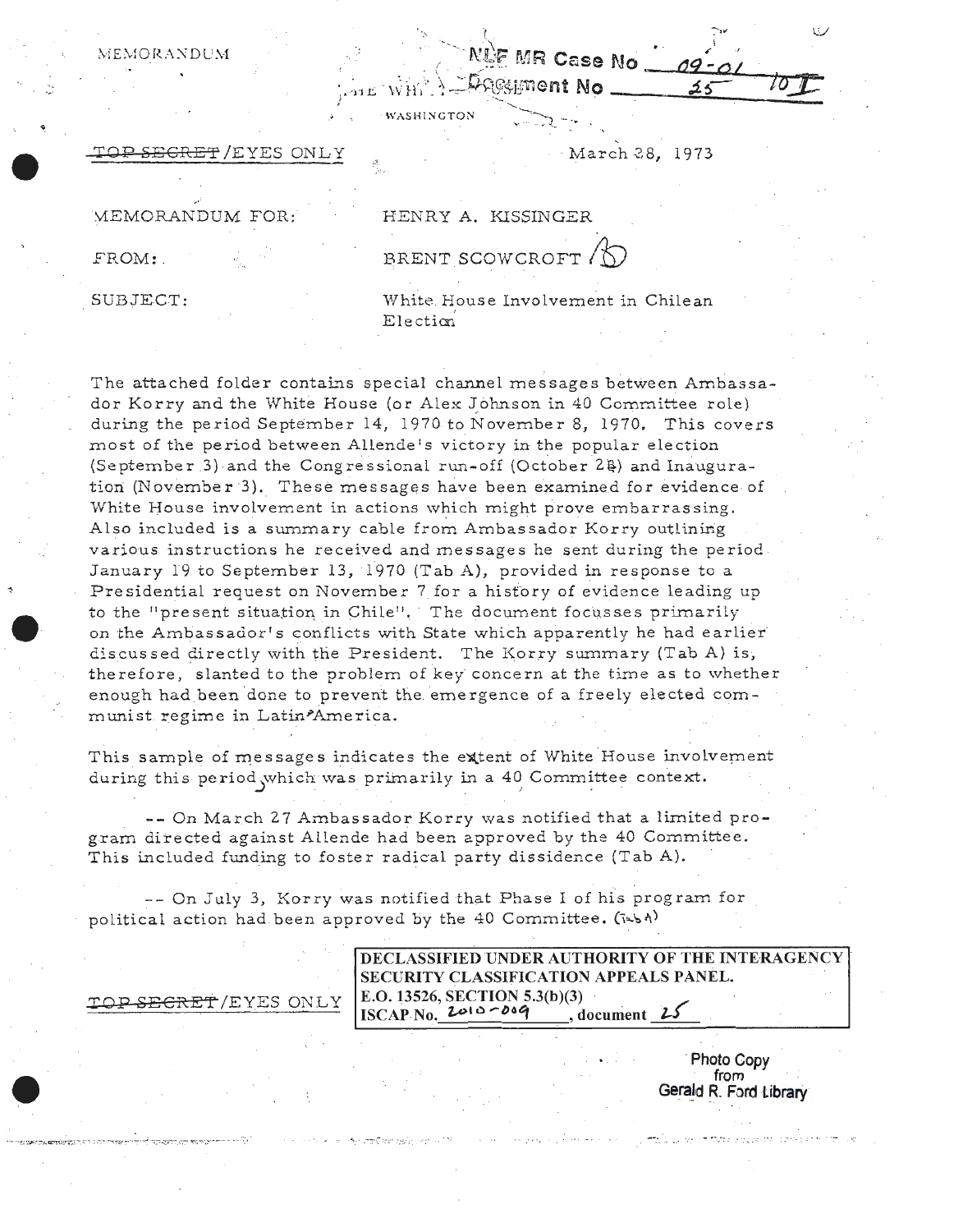TO<del>P SECRET</del>/EYES ONLY

-- Your back channel message of Septe of 12 expressed the President's appreciation of Korry's perceptive reporting and efforts. It asked for recommendations as to courses of ection. This was at a time when State was trying to hold Korry down (Lab A).

-- Korry made a lengthy hack-channel report to you on recommended political actions, mostly of a propaganda nature designed to help Allende's opponents within the constitutional framework and at the same time improve the bargaining position of his opponents if Allende should win (Tab B).

-- On September 26, Korry reported to you and Secretary lohnson that the Minister of Defense had informed military leaders in Chile that Korry had authorized him to say that there would be no military assistance or any other military connections with the United States if Allende won (Tab G).

--In a report to you, while you were abroad, Director Helms indicated that the 40 Committee on September 29 accepted some of Korry's ideas for bringing economic pressure (Tab M).

-- A September 30 message from Johnson to Korry reported some limited steps being taken in the economic and financial fields which would indicate concern about Chile's long-term financial stability. He stated that MAP training was being suspended with 40 Committee approval  $(Tabs L, M).$ 

-- An October 1, message from Johnson gave Korry authorization to inform military leaders that we would suspend MAP materiel deliveries. Export license requests by the Chilean military were also held up at that point.

-- In a message to you and Johnson on October 1, Korry reported he had informed the Defense Minister that if Allende wins, the U.S. will not be in a position to provide any financial support of the PDC for any activities. Korry spread several unsettling stories about the consequences of a communist regime (Tab P).

-- On October 7 the Defense Minister was informed privately by Korry that training and FMS and MAP deliveries would be held in abeyance until the policies of the new government were established (Tab W).

TOP SEGRET/EYES ONLY

Photo Copy  $from$ Gerald R Ford Library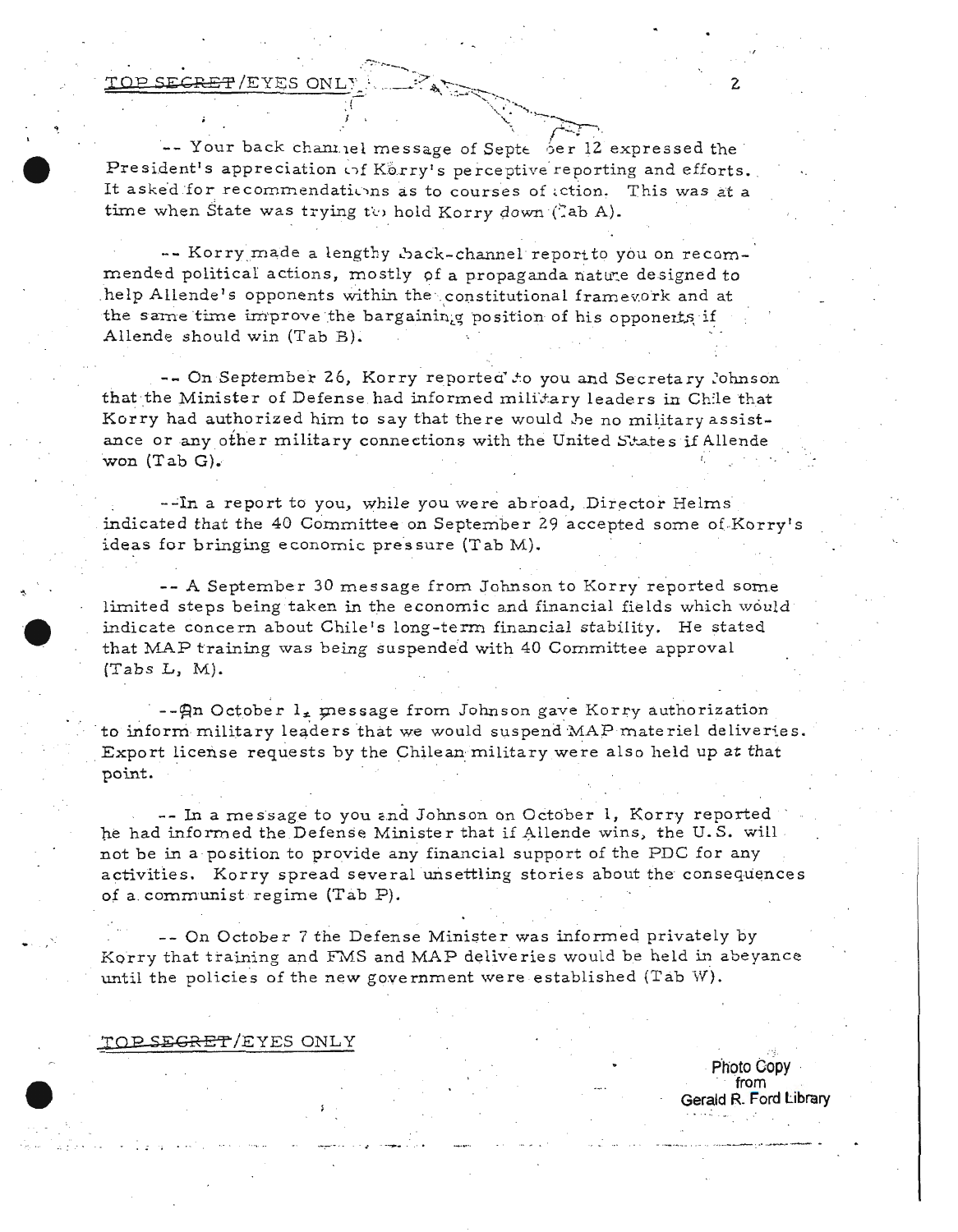### TOP SE<del>CRET</del> /EYES ONLY

-- On October 8, the Defense Minister was informed in writing that the training program was being held in abeyance (Tab W).

-- In an October 9 message (Tab X),.:Korry referred to a message of October 7 (not in files) which apparently discussed points he should make to the Chilean military and also discussed the possibility of offer ing more MAP as an incentive to block Allende. The message to Korry apparently asked his evaluation of a proposal for a coup received from a group with whom Korry had not been involved. Korry was very nega tive about any coup attempts at that point and stated there was no longer a basis for hope ofthe success of any action program.

--.On November 6, Korry requested the use of a small amount of funds to influence decisions within the PDC in favor of particular PDC candidates for President (Tab AA).

In practically all of the above cases the messages were transmitted through 40 Committee channels and the appropriate representatives of the bureaucracy apparently participated in the decisions. It would appear that the action program amounted *to* rather restrained and limited political interference. Kerry took .some authorized actions to try to influence the vote and had a number of direct and indirect consultations with Allende's opposition and the military leadership. The Ambassador also had many contacts with company representatives but appears to have been cautious and discreet in his dealings with them. There are no refe rences to ITT. There ·is, however, evidence of a certain free -wheeling quality to his style of operation during this period and he obviously was frustrated by State's reluctance to take vigorous action, particularly in the early stages before the popular election in early September.

There are no indications that the U.S. fostered a coup attempt to circumvent Allende's coming to power. In a cable of September 25 (Tab E), Korry. reported he had instructed his military and CAS people in very strong terms not to give encouragement of any kind to potential coup plotters. He reported on September 28 a questionable offer of a coup by a military group in return for certain financial assurances (Tab I) This obviously was not accepted. The only indication of some Washington interest in evaluating a coup is in the message referred to above (Tab X).

**l'OP** SECRET-/EYES ONLY

**Photo Copy from Gerald R. Ford Library**